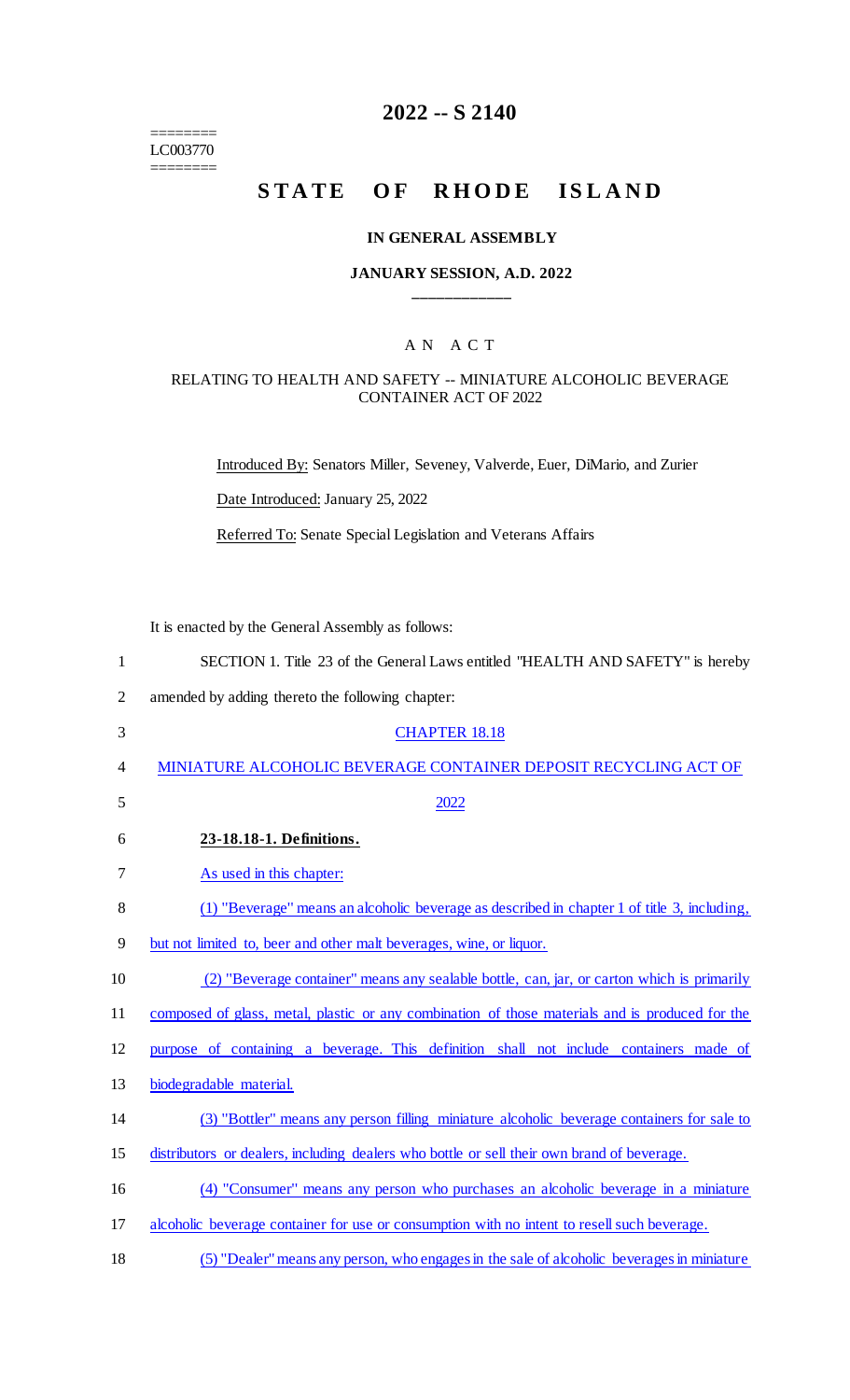- 1 alcoholic beverage containers to consumers in this state.
- (6) ''Distributor'' means any person who engages in the sale of alcoholic beverages in miniature alcoholic beverage containers to dealers in this state including any bottler who engages in such sales. (7) ''Label'' means a molded imprint or raised symbol on or near the bottom of a plastic product. (8) "Miniature alcoholic beverage container" means any sealable bottle, can, jar, or carton, 8 which is primarily composed of glass, metal, plastic, rigid plastic, or any combination of those materials that has a capacity of not more than one hundred milliliters (100 ml) and is produced for 10 the purpose of containing an alcoholic beverage as described in chapter 1 of title 3, which containers are sometimes colloquially referred to as "nips." (9) ''Plastic'' means any material made of polymeric organic compounds and additives that 13 can be shaped by flow. **23-18.18-2. Refund value; Exemption.**  Every miniature alcoholic beverage container sold or offered for sale in the state shall have a refund value of not less than fifty cents (\$0.50). The provisions of this section shall not apply to such containers sold by a distributor for use by a common carrier in the conduct of interstate passenger service. **23-18.18-3. Refund of miniature alcoholic beverage container; Refusal to accept miniature alcoholic beverage container.**  (a) Every consumer shall deposit with the dealer the refund value of each miniature alcoholic beverage container purchased from that dealer. (b) Except as provided in subsection (f) of this section, a dealer shall accept from any 24 person during business hours any empty miniature alcoholic beverage container of the type, size and brand sold by the dealer within the past sixty (60) days and shall pay that person the refund 26 value of each miniature alcoholic beverage container returned. (c) Except as provided in subsection (f) of this section, a distributor shall accept from any dealer any empty miniature alcoholic beverage container of the type, size and brand sold by the distributor within the past sixty (60) days and shall pay the dealer the refund value of the miniature alcoholic beverage container plus a handling fee of at least four cents (\$0.04) per container if the empty miniature alcoholic beverage container is presented at the time of and at the location at which the dealer obtains filled miniature alcoholic beverage containers from the distributor. (d) Except as provided in subsection (f) of this section, a bottler shall accept from a
- distributor or a dealer any empty reusable miniature alcoholic beverage container of the type, size,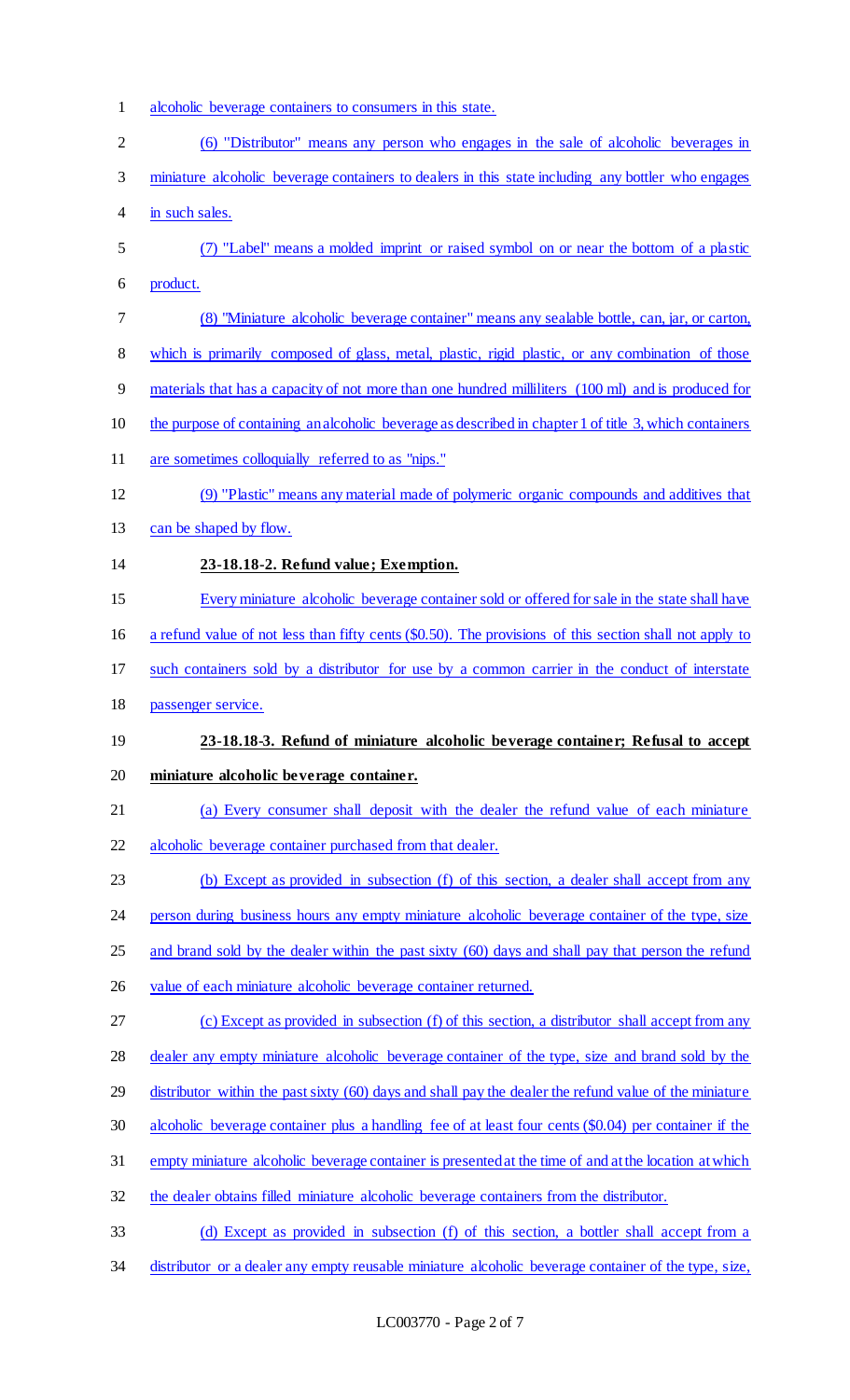1 and brand sold by the bottler within the past sixty (60) days and shall pay the distributor or dealer

2 the refund value of the beverage container plus a handling fee of at least four cents (\$0.04) per

container.

 (e) Any person may establish a redemption center and shall have the right to determine what type, size and brand of miniature alcoholic beverage container shall be accepted. Except as provided in subsection (f) of this section, a distributor shall take from any redemption center any empty miniature alcoholic beverage container of the type, size and brand sold by the distributor within the past sixty (60) days and shall pay the redemption center the refund value of the container plus a handling fee of at least four cents (\$0.04) per container. (f) A dealer, distributor, redemption center or bottler may refuse to accept any miniature alcoholic beverage container which contains material foreign to the normal contents of the container. (g) Any bottler or distributor who receives deposits and/or handling charges under this chapter shall segregate said deposits or handling charges in a fund which shall be maintained separately from all other revenues. Said bottler or distributor shall report on a monthly basis to the Rhode Island resource recovery corporation and the division of revenue, the amount of said deposits or handling charges received and the amount refunded. (h) Any bottler or distributor who is subject to the provisions of subsection (c), (d) or (e) 19 of this section shall maintain a separate account to be known as the deposit transaction fund. Said fund shall be kept separate from all other revenues and accounts. Each bottler or distributor shall

21 place in said fund the refund value for all miniature alcoholic beverage containers it sells subject

22 to the provisions of this chapter.

 Except as specified in subsection (d) of this section, amounts in such fund may only be 24 expended to pay refund values paid after January 1, 2023, for returned miniature alcoholic beverage containers pursuant to subsection (c), (d) or (e) of this section. Amounts in such fund shall not be used to pay any handling fees required by subsection (c), (d) or (e) of this section. Each such fund shall be maintained by said bottlers and distributors on behalf of consumers who have purchased 28 refundable miniature alcoholic beverage containers and on behalf of the state; except as specified in § 23-18.18-6, for no purpose are amounts in such fund to be regarded as income of said bottlers or distributors.

 (i) The obligations to accept or take empty miniature alcoholic beverage containers and to pay the refund value and handling fees for such containers as described in subsections (b), (c), (d) and (e) of this section shall apply only to containers originally sold in this state as filled miniature 34 alcoholic beverage containers. Any person who tenders to a dealer, distributor, redemption center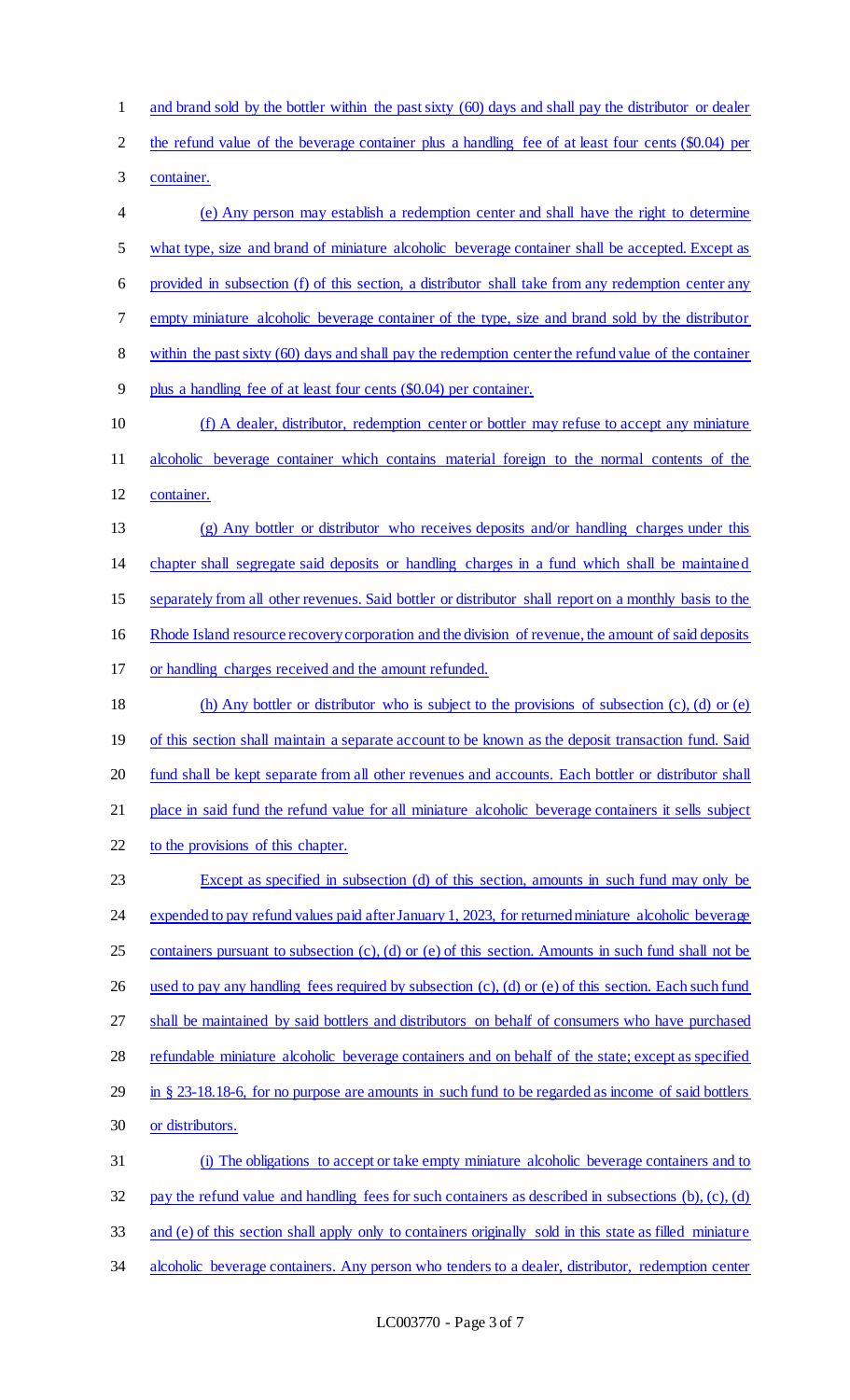| $\mathbf{1}$   | or bottler more than ten $(10)$ cases of twenty-four $(24)$ empty miniature alcoholic beverage           |
|----------------|----------------------------------------------------------------------------------------------------------|
| $\overline{c}$ | containers each, which a person knows or has reason to know were not originally sold in this state       |
| 3              | as filled miniature alcoholic beverage containers, for the purpose of obtaining a refund value or        |
| 4              | handling fee, shall be subject to the enforcement action and civil penalties set forth in § 23-18.18-    |
| 5              | 10. For the purpose of this section and § 23-18.18-10, the term "person" shall include any               |
| 6              | individual, partnership, corporation, or other combination or entity.                                    |
| 7              | 23-18.18-4. Reports by bottlers and distributors of transactions affecting deposit                       |
| 8              | transaction fund.                                                                                        |
| 9              | Every bottler or distributor shall report to the director of the division of revenue by the              |
| 10             | tenth day of each month, concerning transactions affecting its deposit transaction fund in the           |
| 11             | preceding month. Such report shall be made in a form prescribed by said director and shall include       |
| 12             | the number of miniature alcoholic beverage containers sold and the number of miniature alcoholic         |
| 13             | beverage containers returned in said month, the amount of deposits received in and payments made         |
| 14             | from said fund in said month and the most recent three (3) month period, any income earned on            |
| 15             | amounts in the deposit transaction fund during said preceding month, the balance in said deposit         |
| 16             | transaction fund at the close of said preceding month, and such other information as the director of     |
| 17             | revenue may require in furtherance of the director's duties pursuant to this chapter.                    |
| 18             | 23-18.18-5. Abandoned deposit amounts; Determination and transfer.                                       |
| 19             | (a) At the end of each month, any amounts that are or should be in a bottler's or distributor's          |
| 20             | deposit transaction fund and that are in excess of the sum of:                                           |
| 21             | (1) Interest income earned on amounts in said account during that month; and                             |
| 22             | (2) The total amount of refund values received by said bottler or distributor for miniature              |
| 23             | alcoholic beverage containers during that month and the two (2) preceding months, shall be deemed        |
| 24             | to constitute abandoned deposit amounts. Income earned on said fund may be transferred from said         |
| 25             | fund for use as funds of the bottler or distributor.                                                     |
| 26             | (b) By the tenth day of each month, each bottler or distributor shall turn over to the director          |
| 27             | of the division of revenue any deposit amounts deemed to be abandoned at the close of the                |
| 28             | preceding month, pursuant to subsection (a) of this section. Such amounts may be paid from the           |
| 29             | deposit transaction fund. Amounts collected by the director of the division of revenue pursuant to       |
| 30             | this subsection shall be deposited in the water pollution control revolving fund established by $\S$ 46- |
| 31             | $12.2 - 6.$                                                                                              |
| 32             | 23-18.18-6. Reimbursements to bottlers or distributors.                                                  |
| 33             | If in any month the authorized payments from the deposit transaction fund by a bottler or                |
|                |                                                                                                          |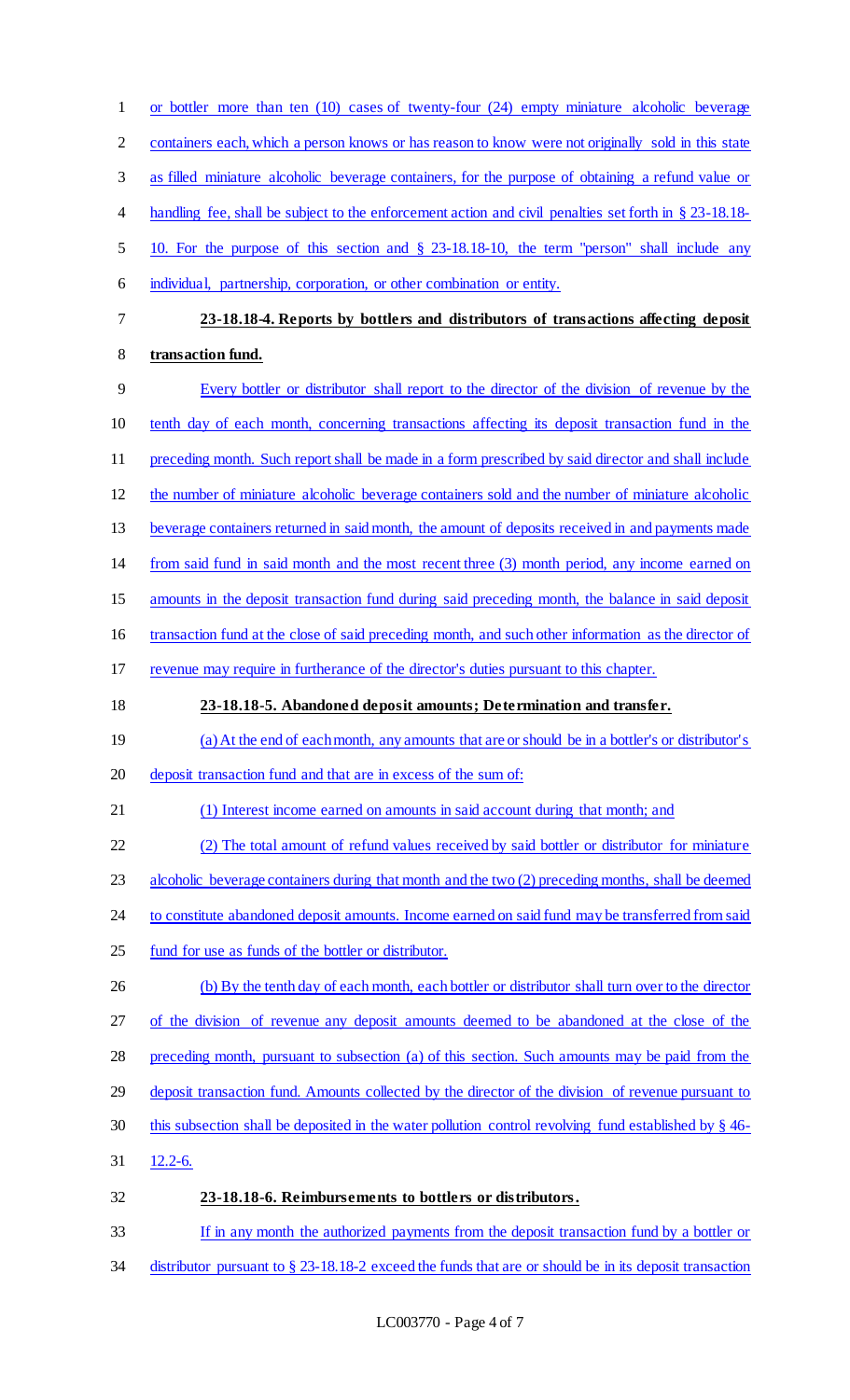18.18-5, for those refunds paid by the bottler or distributor for miniature alcoholic beverage containers for which the funds that are or should be in its deposit transaction fund are insufficient; provided, however, that such reimbursements to a bottler or distributor for a month shall not exceed the excess of: (1) Amounts paid by said bottler or distributor to the state pursuant to § 23-18.18-5 in the 7 preceding twenty-four (24) months over; (2) Amounts paid by this state to said bottler or distributor pursuant to this section during said twenty-four (24) months. **23-18.18-7. Holding or connecting devices; Breakdown by bacteria or light.**  No dealer shall sell or offer for sale in the state containers connected to each other by a separate holding device constructed of plastic rings or any other device or material which cannot be broken down by bacteria and or by light into constituent parts as provided in chapter 38 of this title. **23-18.18-8. Refund value; Statement on container.**  Every miniature alcoholic beverage container, or offered for sale in the state by a bottler, distributor, or dealer shall clearly indicate, by embossing or by stamp, or by label, or other method securely affixed to any portion except the bottom of the miniature alcoholic beverage container, 19 the refund value of the container. A permanently labelled reusable glass miniature alcoholic beverage container first imported into, or offered for sale in this state after the effective date of this 21 chapter by a bottler, distributor, or dealer shall clearly indicate, by embossing or by stamp, or by 22 label, or other method securely affixed to any portion except the bottom of the permanently labelled 23 reusable glass miniature alcoholic beverage container, that the container may be returned for 24 deposit. A dealer, distributor, redemption center, or bottler, may refuse to accept from any person any empty miniature alcoholic beverage container which does not state thereon a refund value. **23-18.18-9. Administration of provisions relating to bottlers and distributors; rules and regulations.**  (a) The director of the department of environmental management shall administer the provisions of §§ 23-18.18-1, 23-18.18-2, 23-18.18-3(a) through (f), inclusive, 23-18.18-7, and 23- 18.18-8. Said director shall promulgate rules and regulations to effectuate the purposes of said sections. (b) The director of the division of revenue shall administer the provisions of §§ 23-18.18- 3 (g) through (i), 23-18.18-4, 23-18.18-5 and 23-18.18-6. The director of the division of revenue shall promulgate and from time to time revise rules

fund, the state shall reimburse said bottler or distributor, from amounts received pursuant to § 23-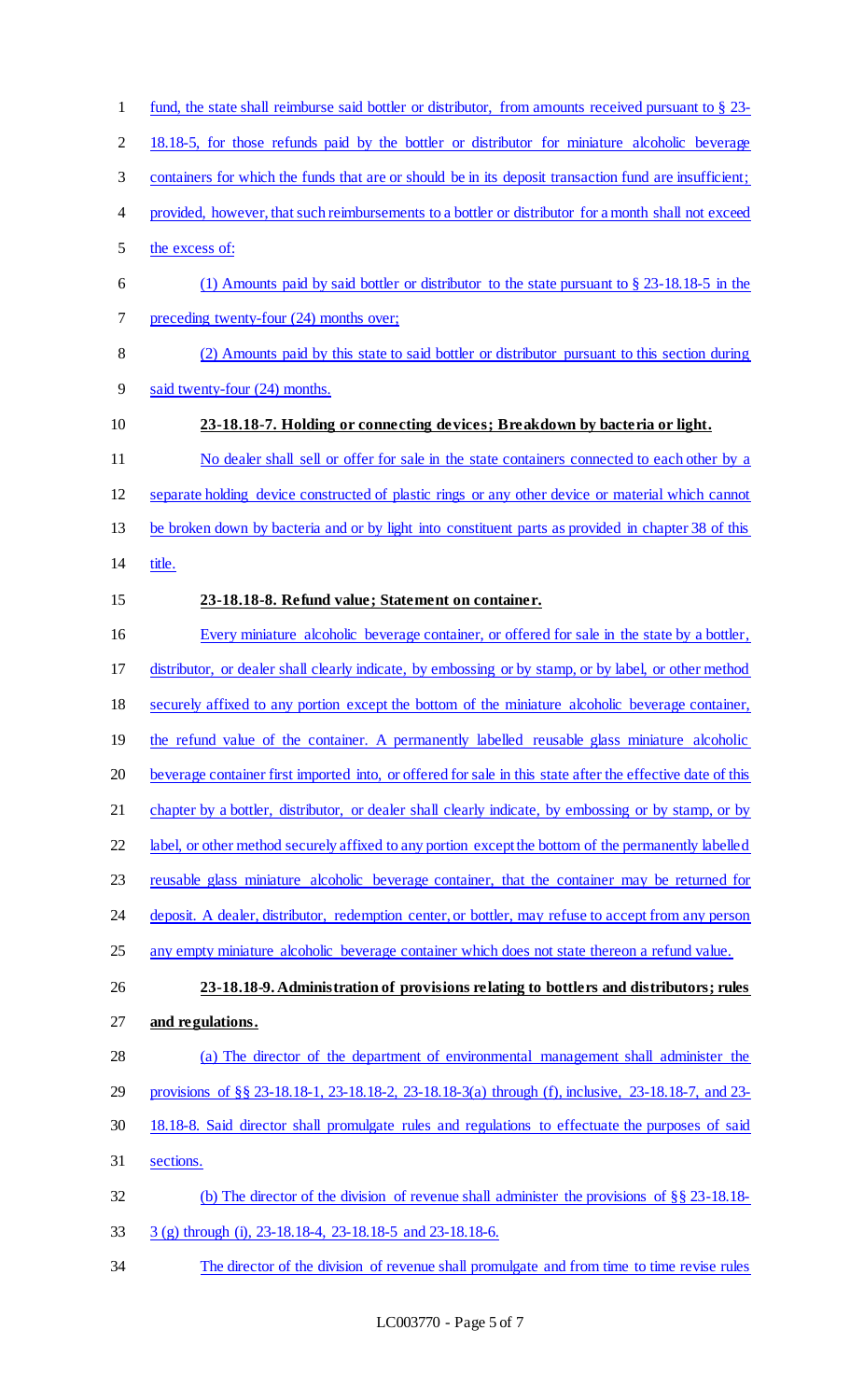- and regulations to effectuate the purposes of said sections. Said rules and regulations shall include
- a provision to permit bottlers or distributors to borrow, without any interest charge, against their
- deposit transaction funds subject to such terms and conditions as the director deems appropriate.
- **23-18.18-10. Enforcement.**  (a) The attorney general shall enforce the provisions of this chapter. Any bottler, distributor, redemption center or dealer who violates any provisions of this chapter or any person who violates § 23-18.1-3 shall be subject to a civil penalty for each violation of not more than one thousand dollars (\$1,000). (b) Any bottler or distributor failing to make full and timely payments as required by § 23- 18.18-5 shall pay interest on any unpaid amounts at the rate of one and one-half percent (1.5%) for each month or part thereof until payment is made in full; provided, however, that any person, including a bottler, distributor, redemption center or dealer, who violates the provisions of § 23- 18.18-3(i) shall be subject to a civil penalty of not less than one hundred dollars (\$100) for each container or twenty-five thousand dollars (\$25,000) for each tender of containers. SECTION 2. This act shall take effect on January 1, 2023.

======== LC003770 ========